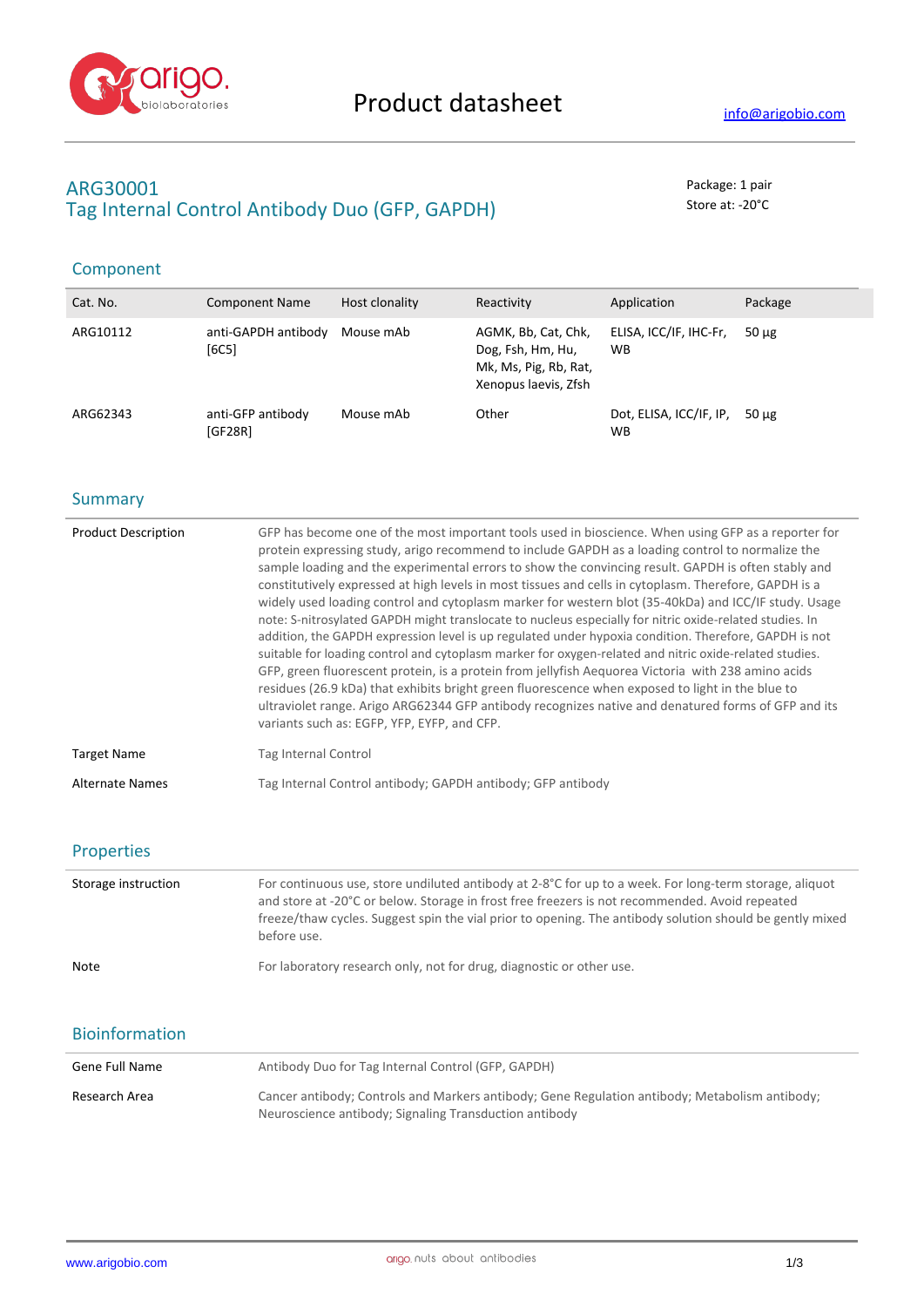

#### **ARG10112 anti-GAPDH antibody [6C5] WB image**

Western Blot: 1) HeLa, 2) NTERA-2, 3) A-431, 4) HepG2, 5) MCF-7, 6) NIH 3T3, 7) PC-12 and 8) COS-7 whole cell lysates stained with anti-GAPDH antibody [6C5] (ARG10112)



#### **ARG62343 anti-GFP antibody [GF28R] WB image**

Western Blot: HEK293 cells transfected with GFP-tagged protein vector; (1) untransfected and (2) transfected stained with ARG62343 anti-GFP antibody [GF28R] at 1:1000 (1 μg/mL) dilution



#### **ARG10112 anti-GAPDH antibody [6C5] IP image**

Immunoprecipitation and western blot: 1) GAPDH (1 μg). 2) GAPDH IP from rat heart tissue extract. 3) Only GAPDH preincubated with Protein A Sepharose. 4) Only Protein A Sepharose stained with ARG10112 GAPDH antibody [6C5].

Mixture of protein A-Sepharose with ARG10112 anti-GAPDH and tissue extract was incubated for 30 min at room temperature and precipitated by centrifugation. Pellet was washed with PBS, suspended in reducing electrophoresis sample buffer and heated for 5 minutes at 100ºC. After centrifugation supernatant was loaded on gel and proteins were separated by SDS electrophoresis.



#### **ARG10112 anti-GAPDH antibody [6C5] WB image**

Western blot: 1) U87-MG 2) HepG2 3) rat brain 4) rat heart 5) rat ovary stained with ARG10112 anti-GAPDH antibody [6C5] at 1:2000 dilution.